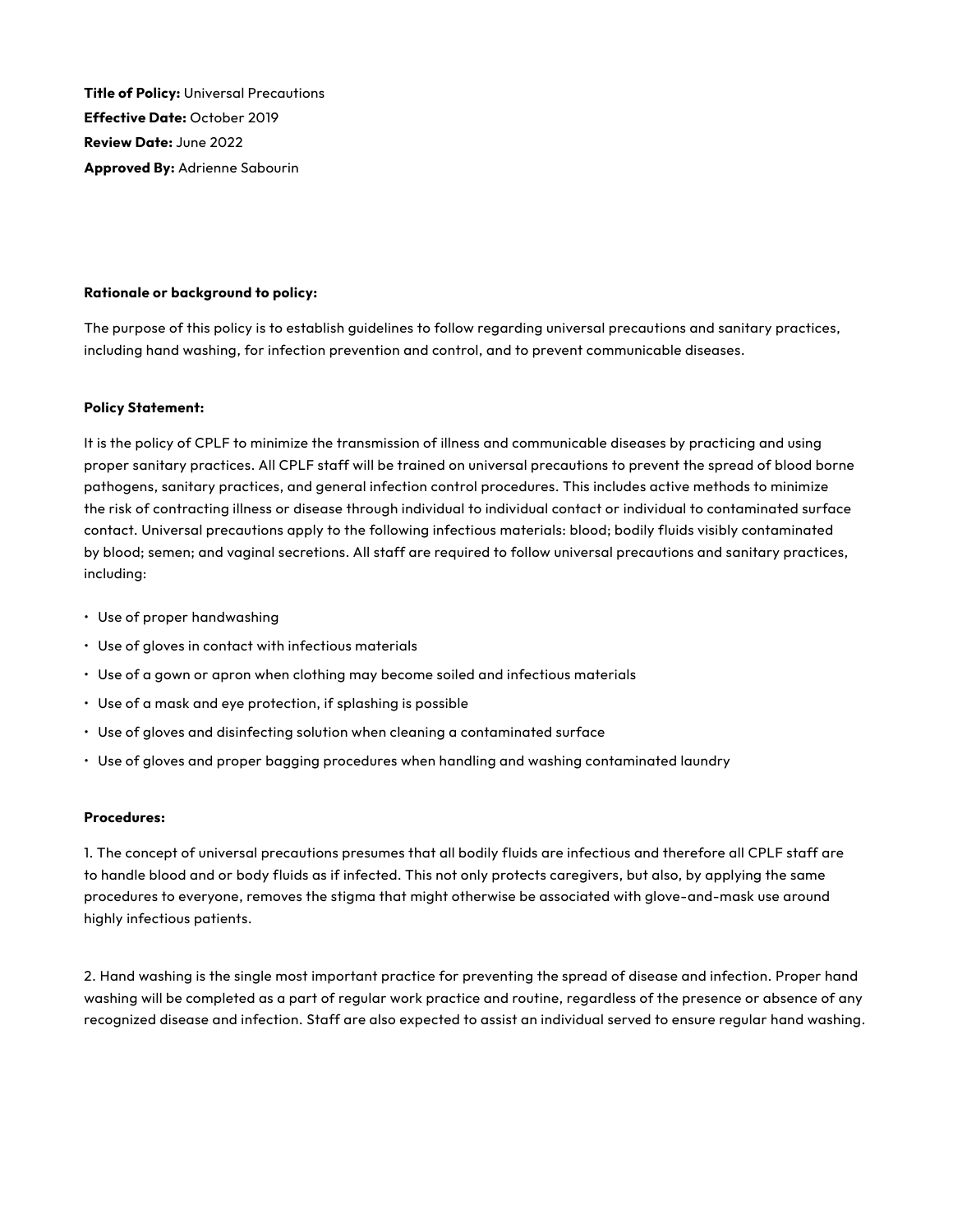Staff hand washing will occur before and after assisting an individual with personal care, with any contact with blood or body fluids or after any possible contamination.

- a. Wet hands and wrists with warm water.
- b. Apply enough soap to create lather.
- c. Rub hands together to create lather.
- d. Rub all surfaces of hand with lather and friction for at least 10-15 seconds (palms backs of hands, fingers, spaces between fingers, around and under nails, and wrists). In case of exposure to blood or other potentially infectious materials wash hands for 3 to 5 minutes.
- e. Rinse thoroughly with warm water.
- f. Pat skin dry with a clean paper towel.
- g. Turn off faucet with a dry paper towel.
- h. Discard waste.

3. Staff will ensure that their coughs and sneezes are appropriately covered. Appropriately covered means coughing or sneezing into a tissue or paper towel. When these items are not available, staff will cough or sneeze into their elbows. Staff are also expected to assist an individual served to understand and use appropriate means to cover their coughs and sneezes.

4. Gloves will be used as a barrier between hands and any potential source of infection. Gloves must be worn when contact with high risk bodily fluids can be reasonably anticipated. Fresh gloves will be used for each situation and for each person served. Removal of gloves should be from "glove to glove" and "skin to skin" ensuring contamination is folded into glove.

5. If necessary, a fluid resistant gown may be provided for staff to wear as a barrier during cleanup of high volume fluids.

6. Eye protection may be made available whenever splashes or drops of high risk bodily fluids are anticipated. This can include, but is not limited to, oral hygiene procedures and cleanup of large amounts of high risk bodily fluids.

7. Surfaces are to be clean and sanitized by staff in the following manner.

a. Apply gloves.

 b. Sanitize any surfaces carefully wipe any blood or body fluid with a paper towel and dispose of paper towel in the trash can.

 c. If surface is grossly contaminated with blood or body fluid, wash area with soap and water before spraying with disinfectant.

- d. Spray disinfectant on the surface until completely covered.
- e. When sanitizing a non-absorbable surface, wait 30 seconds before you wipe it off.
- f. Wipe surface with a clean paper towel and discard paper towel in the trash can.
- g. Allow surface to air dry.
- h. Remove gloves and wash hands.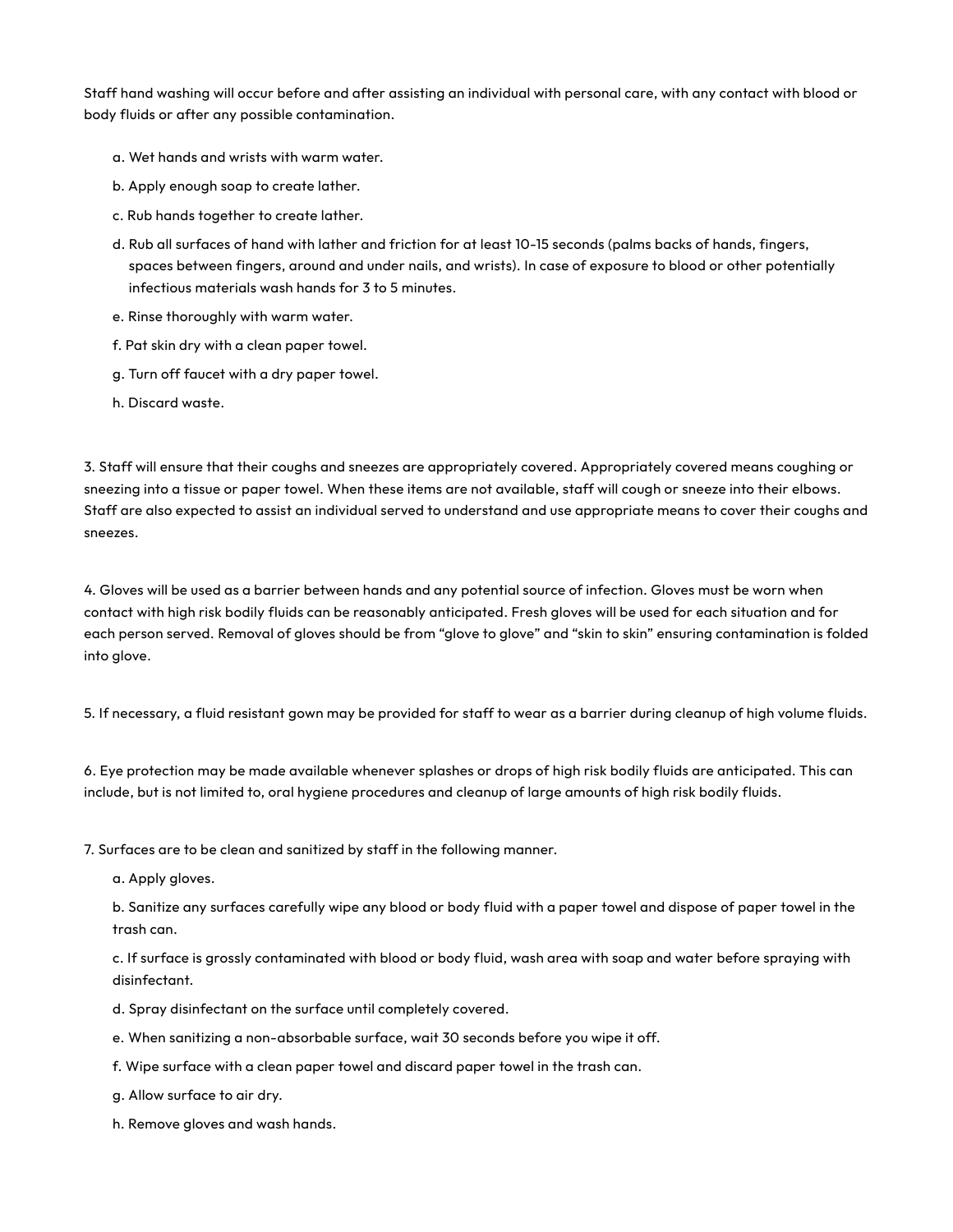8. Staff are to use extreme, deliberate precaution in handling contaminated needles and sharps. Contaminated needles will not be bent or recapped. All needles will be disposed of in an appropriate sharps container.

9. When handling linen and clothing contaminated with high risk bodily fluids, staff will wear gloves at all times. Contaminated laundry will be cleaned in the washing machine and dried in the dryer separate from non-contaminated laundry.

10. Specimens obtained for medical testing or procedures containing high risk bodily fluids or other potentially infectious material must be handled with gloves, placed in a sealed container to prevent leakage, and labeled with the person's name and the type of specimen. If refrigeration is required, the specimen will be placed inside a second sealed container and separated from any refrigerated foods. Food and drink will not be stored in areas where bodily fluids, hazardous materials, and harmful substances may be present. Chemicals, detergents, cleaning supplies, and other hazardous or toxic substances will not be stored with food or drink products or in any way that poses a hazard to individuals served.

11. Staff will receive training at Orientation on universal precaution procedures.

12. Staff are responsible to adhere to universal precaution infection control procedures. If there are obstacles to the implementation of universal precaution procedures, they will be immediately brought to the attention of the Supervisor. The support staff in conjunction with a Supervisor will develop and implement solutions as necessary.

13. The Supervisor will ensure adequate amounts of infection control supplies are available for staff needs.

### **Control of Communicable Diseases**

1. Staff will report any signs of possible infections or symptoms of communicable diseases that a person receiving services is experiencing to their Supervisor. Post-exposure response plan directs staff to seek immediate medical attention and to report the incident to their direct supervisor as soon as possible. For eye exposures, flush eyes under eyewash for 10 minutes and get medical assistance. If the source of the contaminating blood is known take this information with you to the doctor.

2. When staff have been exposed to a diagnosed communicable disease, staff may return to work upon direction of a health care professional.